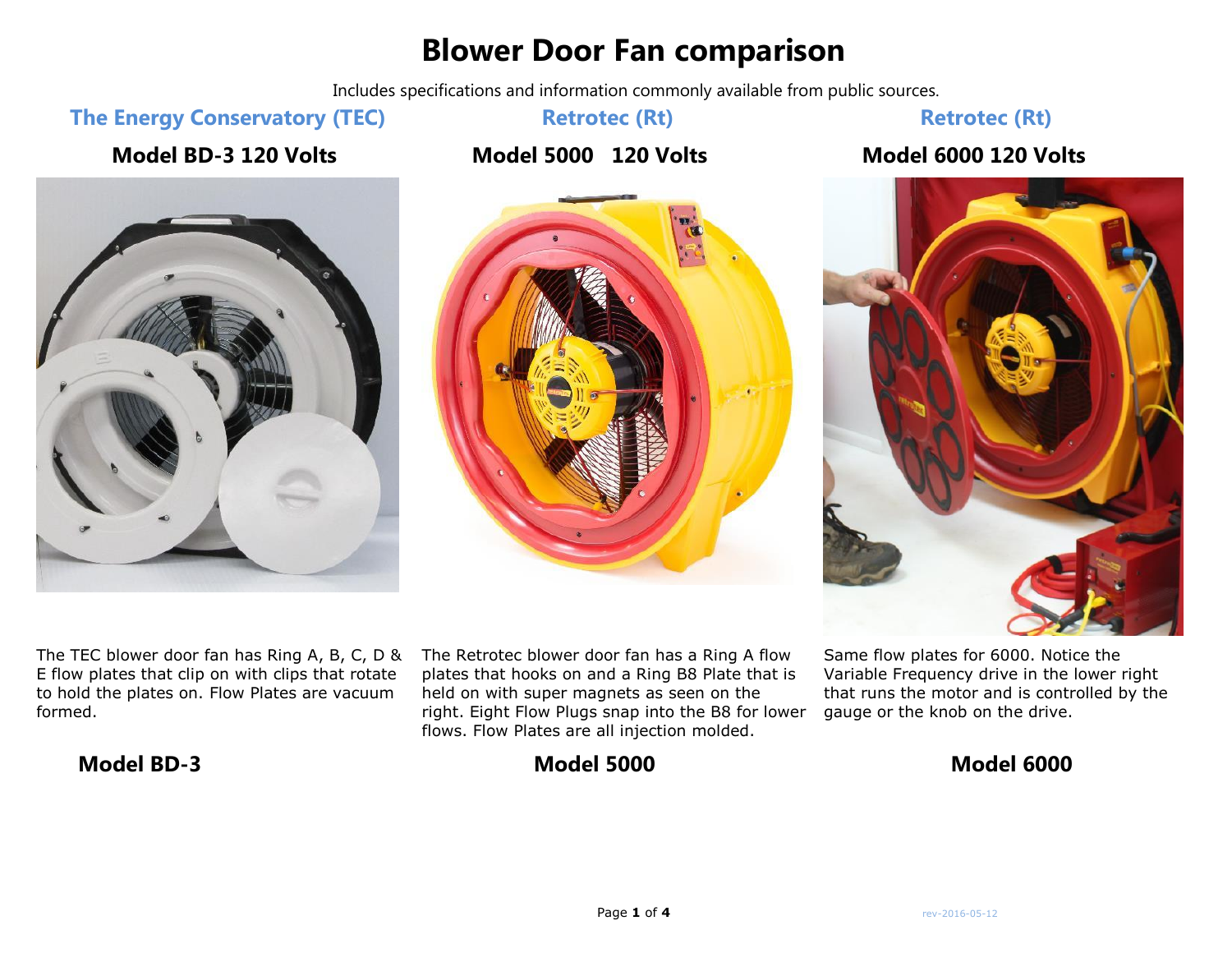

Fiber reinforced 2 piece injection molding held together with 4 rivets on flange



Flexible homogenous 2 piece injection molding held together with 7 rivets on flange.



Triac circuit for speed control on power cord. Manual speed control attached to power cord.







Regulated steady speed control inside fan produces better control with less overheating. Can be controlled over 100 meters using CAT 5 cable.



Variable Frequency Drive adjusts fan speed faster and maintains a constant speed under all loads.

### **How do the Fans compare?**

Model BD-3and 5000 both use a similar synchronous motor that is slowed down by wind or small voltage variations. The Model 6000 is unaffected by wind and voltage so it does not lose power. Other advantages are that the motor does not overheat, it has a wider flow range allowing a test to be completed without changing ranges and because it is powered by a Variable Frequency Drive, it does not vary in speed when the load increases due to wind or the voltage decreases. The extra power enables applications such as rain penetration testing.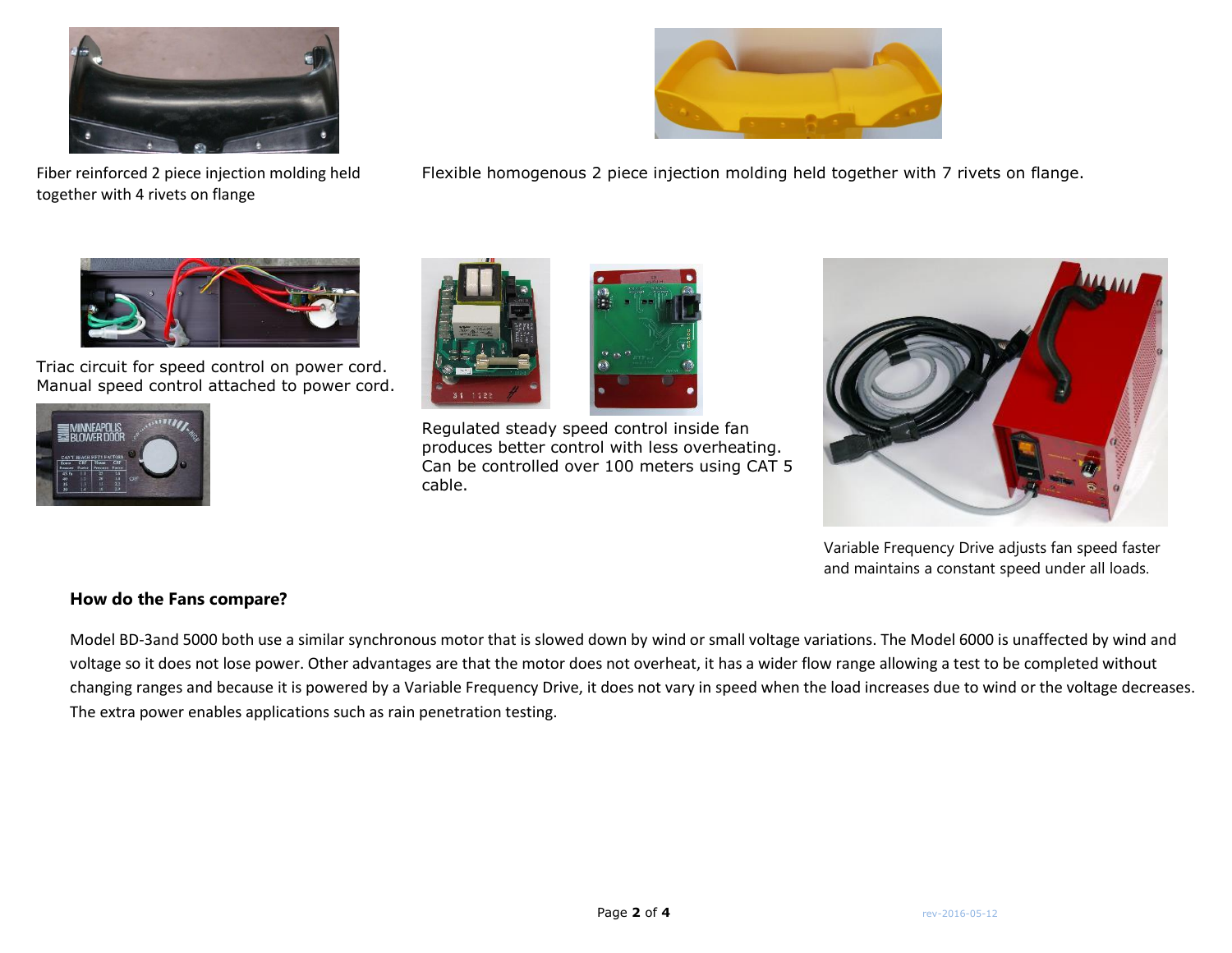| <b>Model BD-3</b>                                                                                                              | <b>Model 5000</b>                                                                                                                                          | Model 6000                                                                                                        |  |  |
|--------------------------------------------------------------------------------------------------------------------------------|------------------------------------------------------------------------------------------------------------------------------------------------------------|-------------------------------------------------------------------------------------------------------------------|--|--|
| Released in 1991                                                                                                               | Released in 2015                                                                                                                                           | Released in 2015                                                                                                  |  |  |
|                                                                                                                                | <b>Maximum Flow at 60Hz:</b>                                                                                                                               |                                                                                                                   |  |  |
| 5350 CFM at 50Pa<br>4900 CFM at 75Pa                                                                                           | 5700 CFM at 50Pa<br>5400 CFM at 75Pa                                                                                                                       | 7700 CFM at 50Pa<br>7400 CFM at 75Pa                                                                              |  |  |
|                                                                                                                                | <b>Minimum Flow:</b>                                                                                                                                       |                                                                                                                   |  |  |
| 11 CFM                                                                                                                         | <b>111 CFM</b>                                                                                                                                             | 95 CFM                                                                                                            |  |  |
|                                                                                                                                | 9.1 CFM Optional extra                                                                                                                                     | 9.1 CFM Optional extra                                                                                            |  |  |
|                                                                                                                                | <b>Dimensions:</b>                                                                                                                                         |                                                                                                                   |  |  |
| 33 lb with Ring A, B, C, D & E<br>Fan Inlet Diameter: 19.7 inches<br>Fan Depth: 10.2 inches<br>Fan blades: 6 x 45 degree pitch | • 34 lb with Ring A&B<br>Fan Inlet Diameter: 22 inches<br>$\bullet$<br>Fan Depth: 10.2 inches<br>$\bullet$<br>Fan blades: 8 x 35 degree pitch<br>$\bullet$ | 35 lb with Ring A&B<br>Fan Inlet Diameter: 22 inches<br>Fan Depth: 10.2 inches<br>Fan blades: 8 x 40 degree pitch |  |  |

*\* Flow will vary depending on the following factors: voltage, frequency, barometric pressure, backpressure, blade pitch, air temperature, bearing tightness, inlet air turbulence*

### **Who uses Retrotec?**

The BD-3and Model 5000 are fairly evenly divided for worldwide sales. The Model 5000 was released in 2015 and has already begun to swing buyers in its favor. Features such as wider flow range, ISO Calibration availability, faster range selection, superior software and more advanced gauge make it the overwhelming choice.

The Model 6000 and previous model 3000 are used in over 85% of the large building tests worldwide. Four companies with offices in the USA, BCRA, PIE Forensics, Morrison Hersefield and RDH have together performed over 2000 large building tests with Retrotec Fans. In the UK, BSRIA, NHB and Stroma have over 100 Retrotec Model 3000s between them and perform most of the tests in the UK which is the only country to have mandatory large building tests. Model 5000 or BD-3 for large buildings are seldom used because:

- flow rates are lower forcing many more fans to be installed to complete a test
- flow ranges are narrower which forces ranges to be changed during the test
- Wind will cause the fans to speed up and slow down making results less repeatable

### **Comparison of Retrotec to Minneapolis blower door fan flow rates**